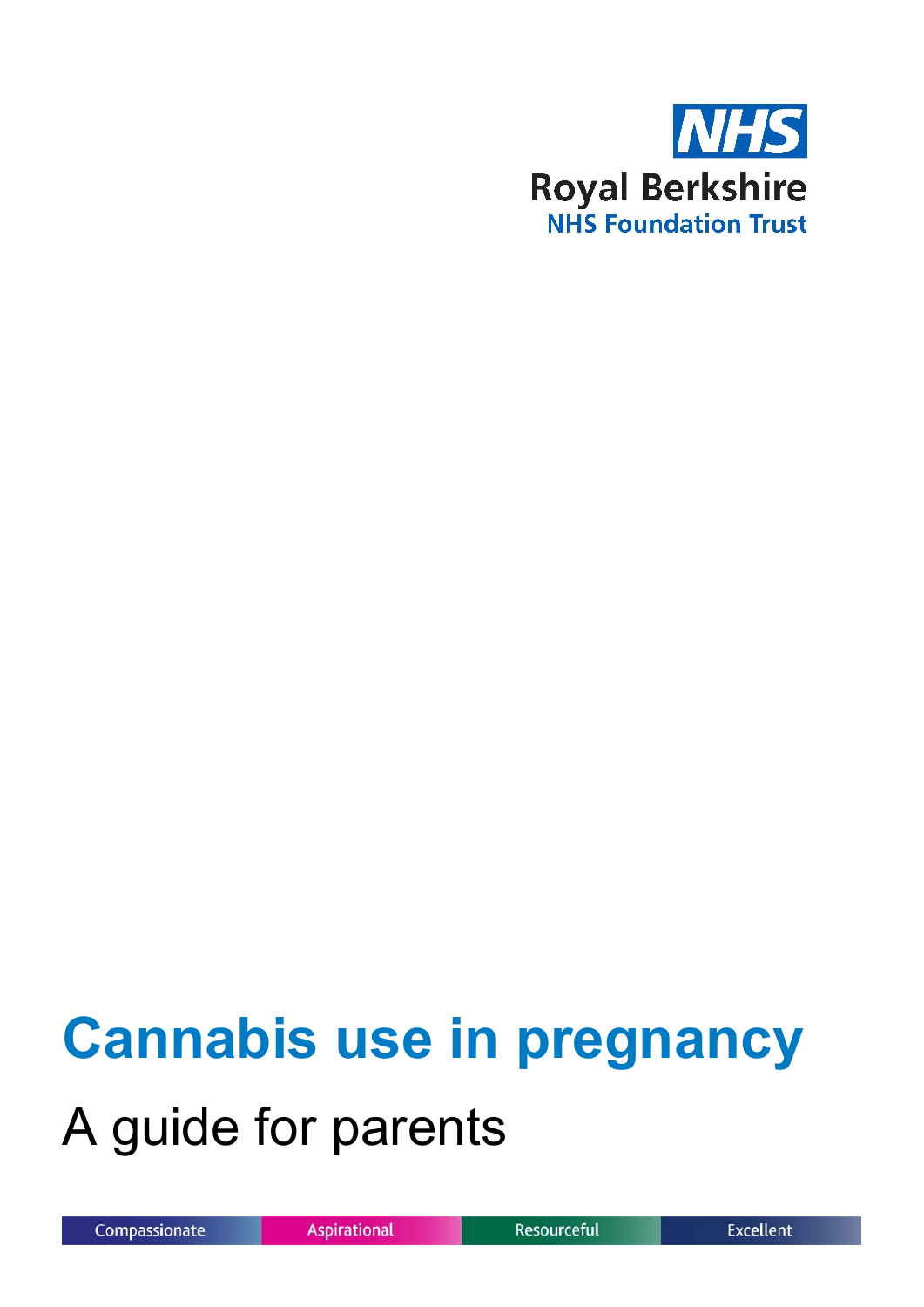**This leaflet contains information about the risks of cannabis use in pregnancy for you and your unborn baby. It also provides information about where you can get help to quit.**

**It is important that you are open and honest about your cannabis use. Your midwife will continue to monitor your current use so that together, you can agree a safe plan of care for you and your baby.**

#### **What is cannabis?**

Cannabis is the most widely used drug in the UK. It contains a substance called tetrahydrocannabinol (THC), which causes a 'high' but can also lead to problematic side effects. These include drowsiness, nausea and mental health issues, such as anxiety, paranoia and psychosis. Most cannabis found on the UK market has a very high level of THC. This makes it much stronger than the cannabis used in the past.

# **Risks for you**

There is evidence that using cannabis can trigger mental health issues, even if you have never experienced them before. It can also make any existing mental health issues worse. If you have used cannabis from a young age, you are more at risk of developing mental health issues due to the effect of THC on your developing brain.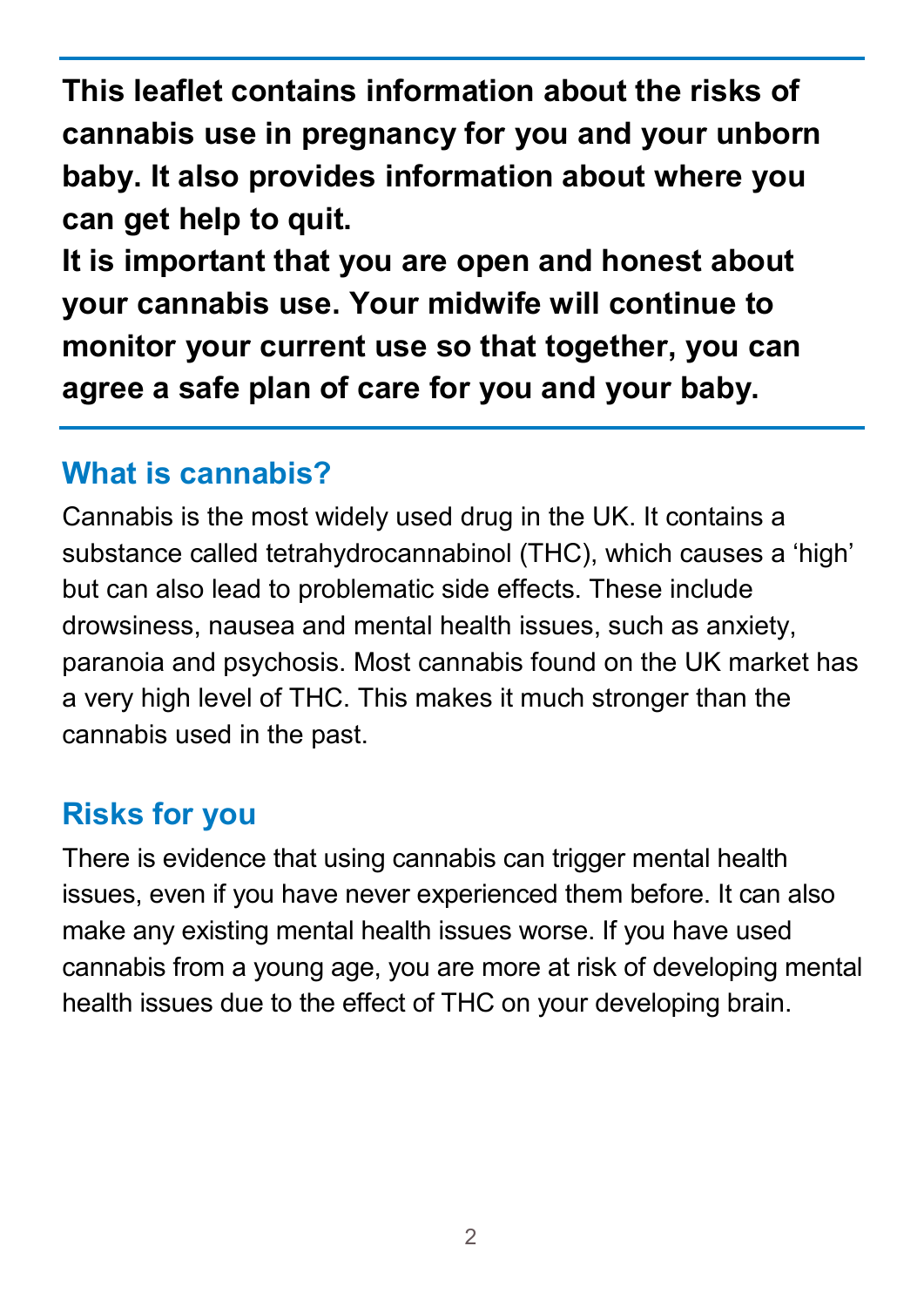# **Risks for your baby**

THC is known to cross the placenta and may affect your unborn baby's development. Your baby is at increased risk of:

- Being born prematurely.
- Being born with a low birthweight.
- Learning, behavioural and mental health issues as they grow up, including substance misuse.

# **Our recommendation**

As the healthcare professionals providing your maternity care, **we strongly recommend that you stop using cannabis**.

# **How can we help you?**

We understand that it can be difficult to stop using cannabis when you are pregnant, especially if you have been using for a long time. This is why it is really important that you receive the right support. Your midwife can refer you to the following services;

- **Reading:** Change Grow Live 0118 955 7333
- **West Berkshire:** Swanswell 0300 003 7025
- **Wokingham:** Smart 0118 977 2000

You will also have access to our specialist Mental Health Team and drug worker, if you feel that you would like some support with your mental health.

# **Breastfeeding**

Cannabis can transfer through your breast milk to your baby. We therefore advise that **you stop using cannabis as soon as possible if you plan to breastfeed**.